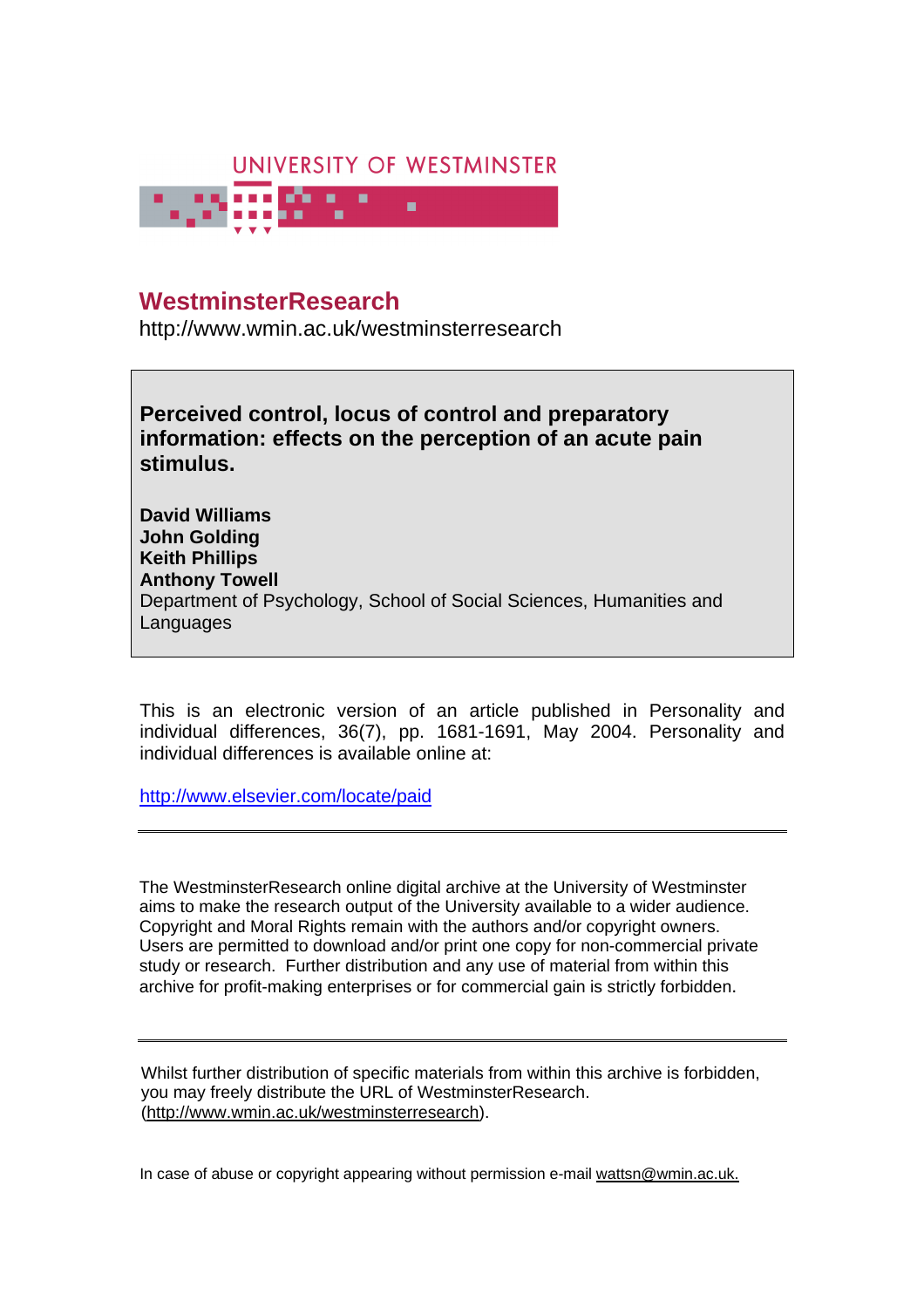# **Perceived control, locus of control and**

# **preparatory information: effects on the perception**

# **of an acute pain stimulus**

# **David C. Williams\*, John Golding, Keith Phillips and Anthony Towell**

*Department of Psychology, University of Westminster, 309 Regent Street, London W1B 2UW, UK*

## **Abstract**

This study investigated the effects of differences in a pre-procedure briefing (providing or withholding preparatory information and explicit control) on the perception of the second of two identical acute pain stimuli. 61 healthy participants were allocated to one of three conditions: Information + Control (I+C), Information - No Control (I-NC) or No information - No Control (NI-NC).

Baseline measures of Pressure Pain Threshold (PPT) and pain rating using Visual Analogue Scales (VAS) were taken, as was a measure of general internal/external Locus of Control (LOC). Participants were read the briefing and subjected to a second pain stimulus of identical intensity to their baseline measures. Participants rated the second stimulus using the VASs, and compared it to the first using comparison scales.

Results show that differences in a pre-procedure briefing significantly altered participants' perception of the pain stimulus. Participants in the I-NC group rated the second stimulus more painful than the first, and participants in the NI-NC group rated the second stimulus as less painful than the first. There is also suggestive evidence that these differences may relate to individual LOC style. We recommend encouragement of patient participation to engender at least the perception of control in clinical situations involving acutely painful procedures.

*Keywords:* Pain, Pressure Algometry, Locus of Control, Perceived Control, Information.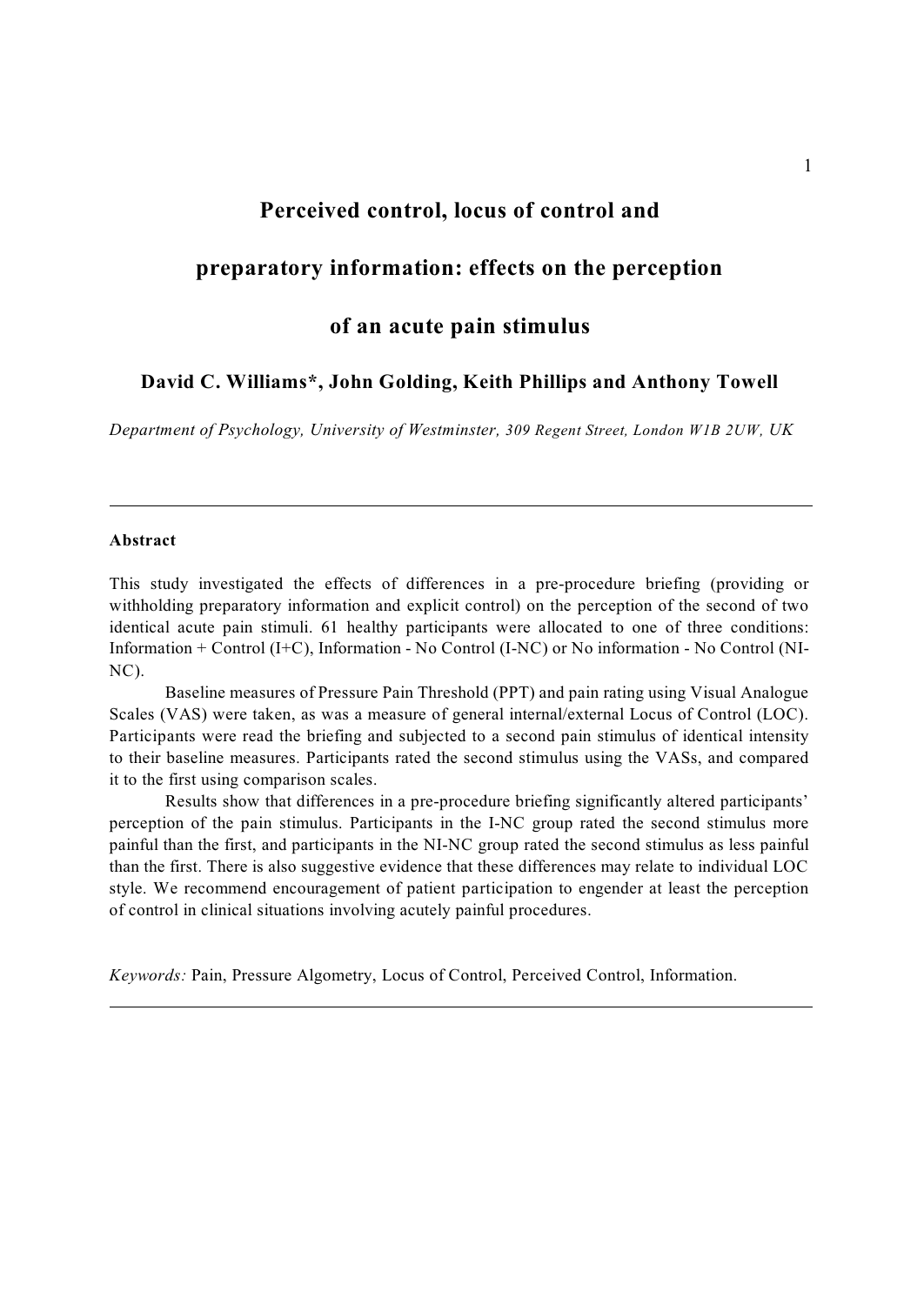### **Introduction**

A large body of research has examined the influences of psychological factors on the experience of acute pain. Among the key factors involved are perceived control [\(Chapman & Turner, 1986;](http://endnote+.cit) [Thompson, 1981; Weisenberg, 1998\)](http://endnote+.cit), locus of control (LOC) [\(see for example Crisson & Keefe,](http://endnote+.cit) [1988; Harkapaa, Jarvikoski, Mellin, Hurri, & Luoma, 1991; Weisenberg, 1998\)](http://endnote+.cit), and preparatory information [\(Weisenberg, Wolf, Mittwoch, Mikulincer, & Aviram, 1985\)](http://endnote+.cit). However, studies investigating these factors have yielded contradictory or unreplicated results that suggest that the effects of these factors, particularly preparatory information, are complex and probably interactive [\(Craig & Best, 1977; Leventhal, Brown, Shacham, & Engquist, 1979; Weisenberg, 1998;](http://endnote+.cit) [Weisenberg et al., 1985\)](http://endnote+.cit).

Perceived control has been defined as "the belief that one has at one's disposal a response that can influence the aversiveness of an event" [\(Thompson, 1981, p.90\)](http://endnote+.cit) and is known to be a contributory factor in the perception and reporting of acute pain [\(Litt, 1988; Miller, 1979,](http://endnote+.cit) 1980). Control may be perceived as instrumental, where a behavioural response is available, or cognitive, where a cognitive strategy is available [\(Litt, 1988; Thompson, 1981\)](http://endnote+.cit). It is important to note that control need not actually be provided, it simply needs to be perceived to be available [\(Law, Logan, &](http://endnote+.cit) [Baron, 1994; Litt, 1988; Thompson, 1981\)](http://endnote+.cit).

Control is an issue in acutely painful clinical situations. People admitted to hospital or undergoing medical examination tend to take a submissive psychological stance, adopting the 'patient role' [\(see](http://endnote+.cit) [Pickering & Friedman, 1991; Pitts, 1993b; Taylor, 1979\)](http://endnote+.cit). Particular features of the patient role are reduction in personal control, reduction in self-efficacy and depersonalisation. The adoption of the patient role can be facilitated further by the style of language adopted by clinical staff. A mature adult who may be used to hold a position of great responsibility is asked to 'pop into bed and slip off your clothes so we can look at your tummy' [\(Pitts, 1993a\)](http://endnote+.cit).

General Locus of Control (LOC) has been shown to be a determinant of response to acute pain. LOC may be described as a general principle that a persons' attempts to control their personal environment are influenced by internal or external factors. More specifically, the extent to which an individual believes that events within their personal environment are under their own control or are controlled by external circumstances (e.g. luck, fate or powerful others). In general, a more internal LOC is associated with higher pain tolerance and less negative pain response [\(e.g. Craig](http://endnote+.cit) [& Best, 1977; Crisson & Keefe, 1988; Roome & Humphrey, 1992; Toomey, Mann, Abashian, &](http://endnote+.cit) [Thompson Pope, 1991\)](http://endnote+.cit). In clinical situations a more internal LOC is associated with more positive clinical outcomes [\(Bates & Rankin Hill, 1994; Harkapaa et al., 1991; Reynaert et al., 1995\)](http://endnote+.cit), and in common with introversion and extroversion, LOC has been found to relate to analgesic usage in the control of acute (e.g. post-operative) pain (Reynaert et al., 1995; [Roome & Humphrey,](http://endnote+.cit) [1992\)](http://endnote+.cit). Patients with a more internal LOC style requiring lower and less frequent doses.

There is evidence that general LOC is related to self-efficacy (Rokke, Al [Absi, Lall, & Oswald,](http://endnote+.cit) [1991\)](http://endnote+.cit); those with a more internal LOC tend to have a stronger sense of self-efficacy. Litt [\(1988\)](http://endnote+.cit) showed that performance in a cold pressor task was best in participants with both high levels of perceived control and high levels of self-efficacy. Litt concludes that those who are most confident that they can exercise control tend to benefit most from it. Lefcourt [\(1980\)](http://endnote+.cit) notes that in general, people who have been assessed as holding more external LOC tend to behave in ways that are congruent with descriptions of helplessness. They are less likely to seek information, are less likely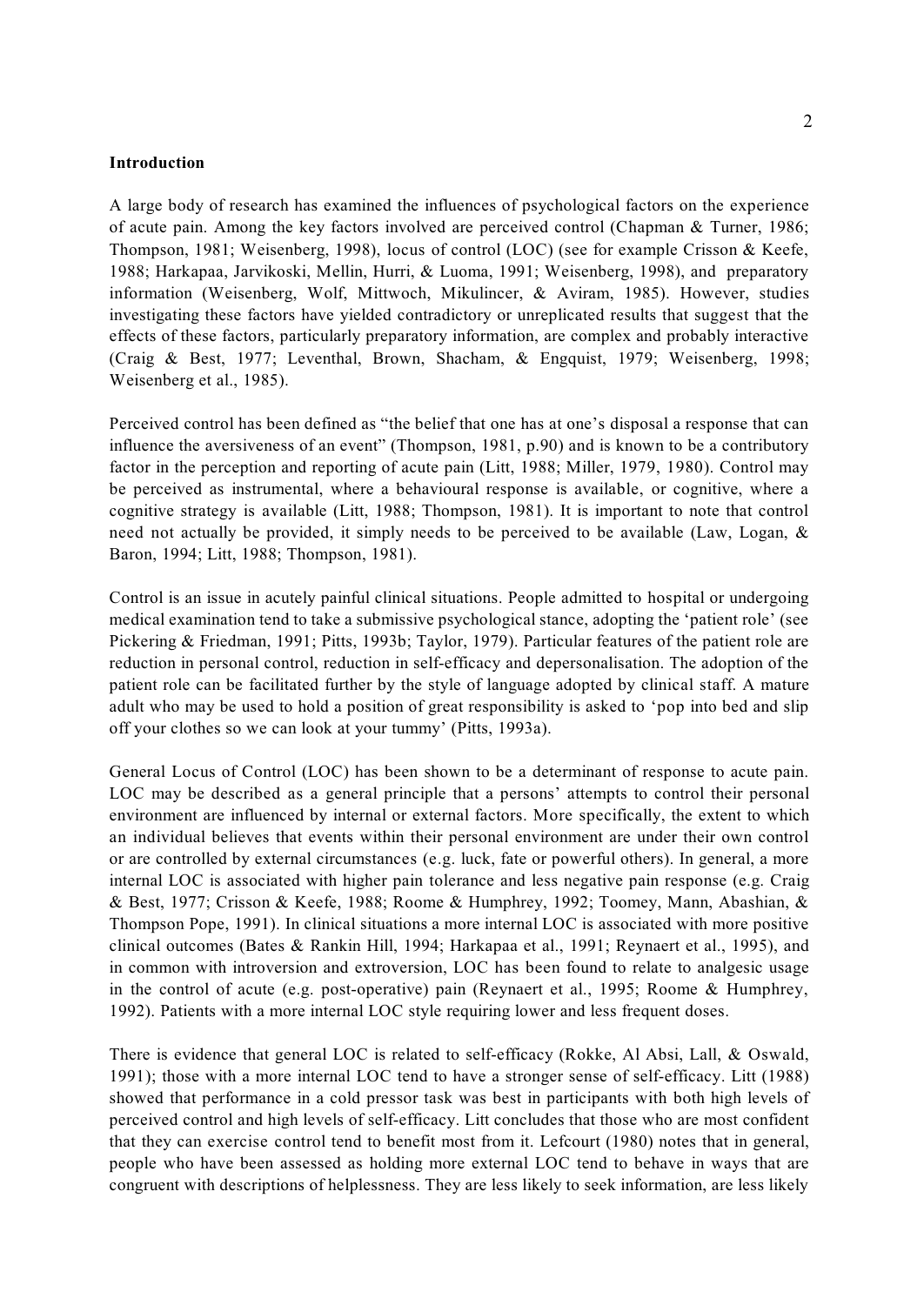to utilize information that is available, and are less likely to demonstrate positive affective states than are internal LOC individuals. More health specific measures of LOC (e.g. the Multidimensional Health Locus of Control) relate less well to general self-efficacy, and may have limited use in the study of pain [\(Skevington, 1995\)](http://endnote+.cit).

Preparatory information has been shown to influence pain response. Although evidence for the nature of its influence is often contradictory, there is some indication that the effect of preparatory information is dependent upon personality type. For example Weisenberg et al. [\(1985\)](http://endnote+.cit) showed that information allowing predictability resulted in high trait anxiety participants reporting more pain than low trait anxiety participants. Miller and Mangan [\(1983\)](http://endnote+.cit) investigated the interacting effects of personal dispositions and situational conditions on the stress response. They divided forty patients about to undergo a benign gynaecological procedure into two groups based on a tendency to seek information (monitors) or avoid information (blunters). They reached three conclusions. First that voluminous preparatory information may exacerbate patient distress. Second, that being a monitor, in the context of their study, was a more arousing coping style than being a blunter, resulting in greater stress. Third, that variations in coping style interact with and determine the impact of preparatory information on coping skills. They suggest that this third conclusion helps to make sense of conflicting results among previous studies in which information sometimes had a stress inducing and sometimes a stress reducing effect. Miller and Mangan suggest that overall, patients are generally less stressed when the information with which they are presented is consonant with their coping styles; low levels of information for blunters and high levels of information for monitors.

To summarize, factors associated with differences in the perception of pain stimuli include the perception of control, LOC style and the availability of preparatory information. The perception of control is generally associated with less negative responses to painful stimuli, particularly in participants with a more internal LOC (i.e. those that have the confidence to employ control). Providing preparatory information is generally seen to have a stress reducing effect. However, it has been suggested that the ultimate effect of preparatory information upon the perception of a pain stimulus depends upon the personality traits of the participant (such as LOC style and self-efficacy). It has been suggested that whilst providing preparatory information may result in a less negative evaluation of a pain stimulus for those who are given the means to act upon that information and have the confidence to utilize it, preparatory information may result in a more negative evaluation of a pain stimulus in those who doubt their ability to utilize it, or who are denied the perceived means to act upon that information. In short, the ultimate effect of information depends upon characteristics of the individual. Those who seek information show less distress and lower levels of pain when it is provided. Those who avoid information cope better and show lower levels of pain when it is withheld [\(Law et al., 1994; Miller & Mangan, 1983; Weisenberg et al., 1985\)](http://endnote+.cit).

The purpose of the present study was to examine the effects of differences in a pre-procedure briefing relating to perceived control and preparatory information on the perception of the second of two identical pain stimuli. The hypotheses were that participants in the control group who were provided with both information and explicit control would rate the second pain stimulus the same as the first; that participants provided with information providing predictability with respect to the impending stimulus intensity, but denied any explicit means of influencing it would rate the second of two identical pain stimuli as being more painful compared to the first. This would support the argument that preparatory information without perceived control can act as a stressor. Further, it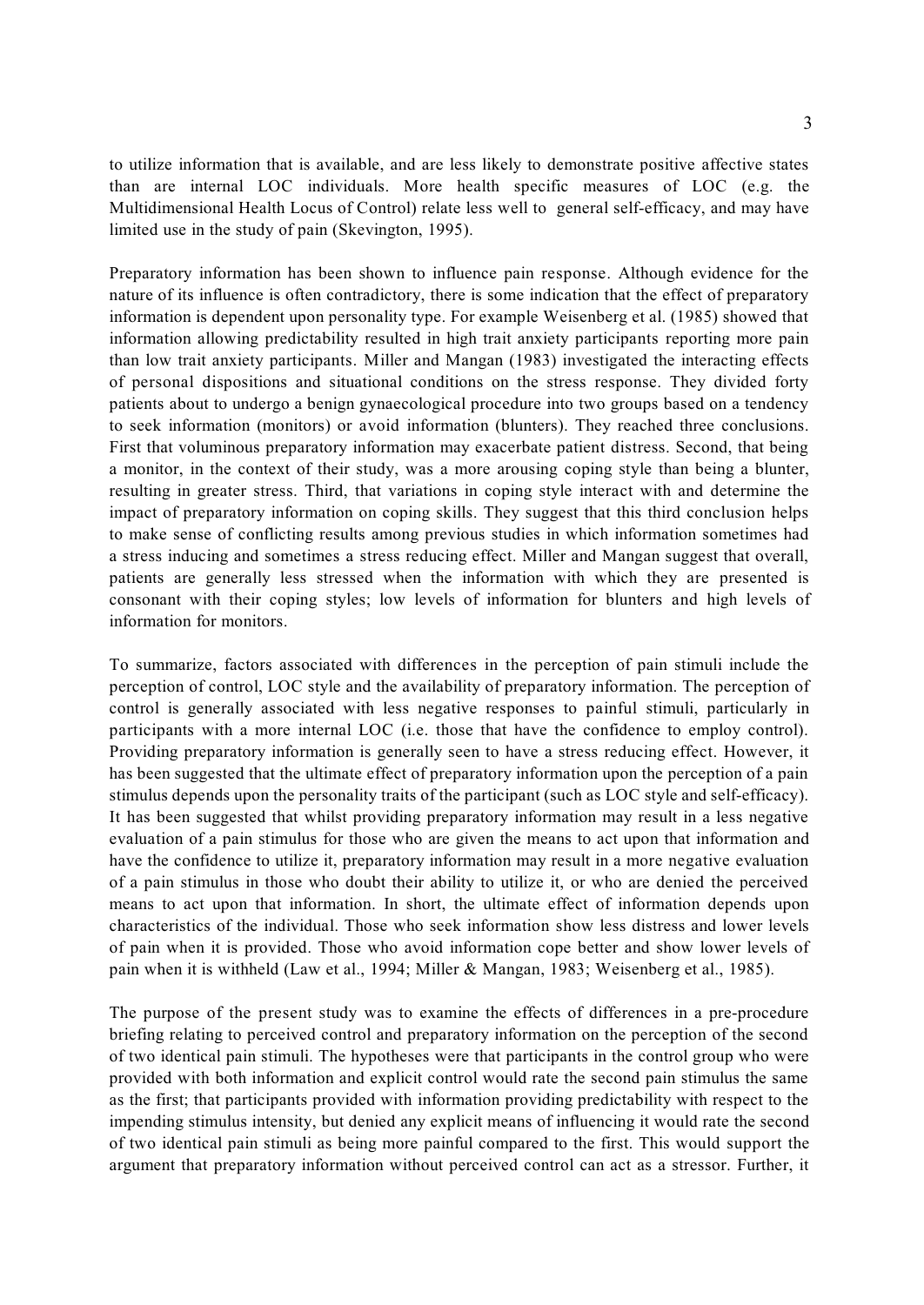was predicted that pain ratings from participants denied both preparatory information and perceived control, having nothing explicit to influence their coping strategy, would depend on their individual LOC (those with a more internal LOC providing lower pain ratings than those with a more external LOC).

#### **Method**

#### *Design*

Using a mixed 3 (conditions) x 2 (measures) design, three experimental conditions were generated using verbal briefings. The conditions were Information plus Control  $(I+C)$  (control condition), Information but No Control (I-NC) and No Information and No Control (NI-NC). For the purposes of this study, preparatory information was designed to provide predictability with respect to the intensity of the impending stimulus and was either provided or withheld. Control was defined as the explicit authority to stop the trial using a verbal signal (instrumental control). The briefing was designed to place explicit control either in the hands of the experimenter or the participant. It is important to note that overall control (the option to halt or withdraw from the experiment) was never withheld from participants, only the perception of control.

#### *Participants*

The participants were 61 healthy volunteers recruited from the staff of the Royal Free Hospital, Hampstead NHS Trust. Volunteers had responded to advertisements placed on the medical school and hospital staff notice-boards. The sample consisted of 20 males and 41 females (mean age 29.10 years, SD 7.04 years, range 19-50 years). 7 were left handed; 4 male, 3 female. The experimenter was a white male, 37 years of age.

#### *Materials*

Pressure Pain Threshold (PPT) was measured using a pressure algometer which applies a scalable force via a 1.5cm straight edge rounded to 0.5mm radius (1mm dia.) to the lunula of the nail (Figure 1).

The force applied is read from a digital display (invisible to participants during use) calibrated in grams and is measured to be accurate to  $\pm 0.1\%$ . The force was increased at a rate of approximately 100  $g/s<sup>-1</sup>$  as measured by the sweep hand of a watch. Participants were required to report the point at which the increasing force became painful. Subjective pain ratings were collected using 10cm Visual Analogue Scales (VAS), the verbal anchors of which were from *no pain* to *worst pain imaginable*. Participants were required to compare the second of two identical pain stimuli with the first using a five-point Likert type scale from 1 (*much less*) to 5 (*much more*).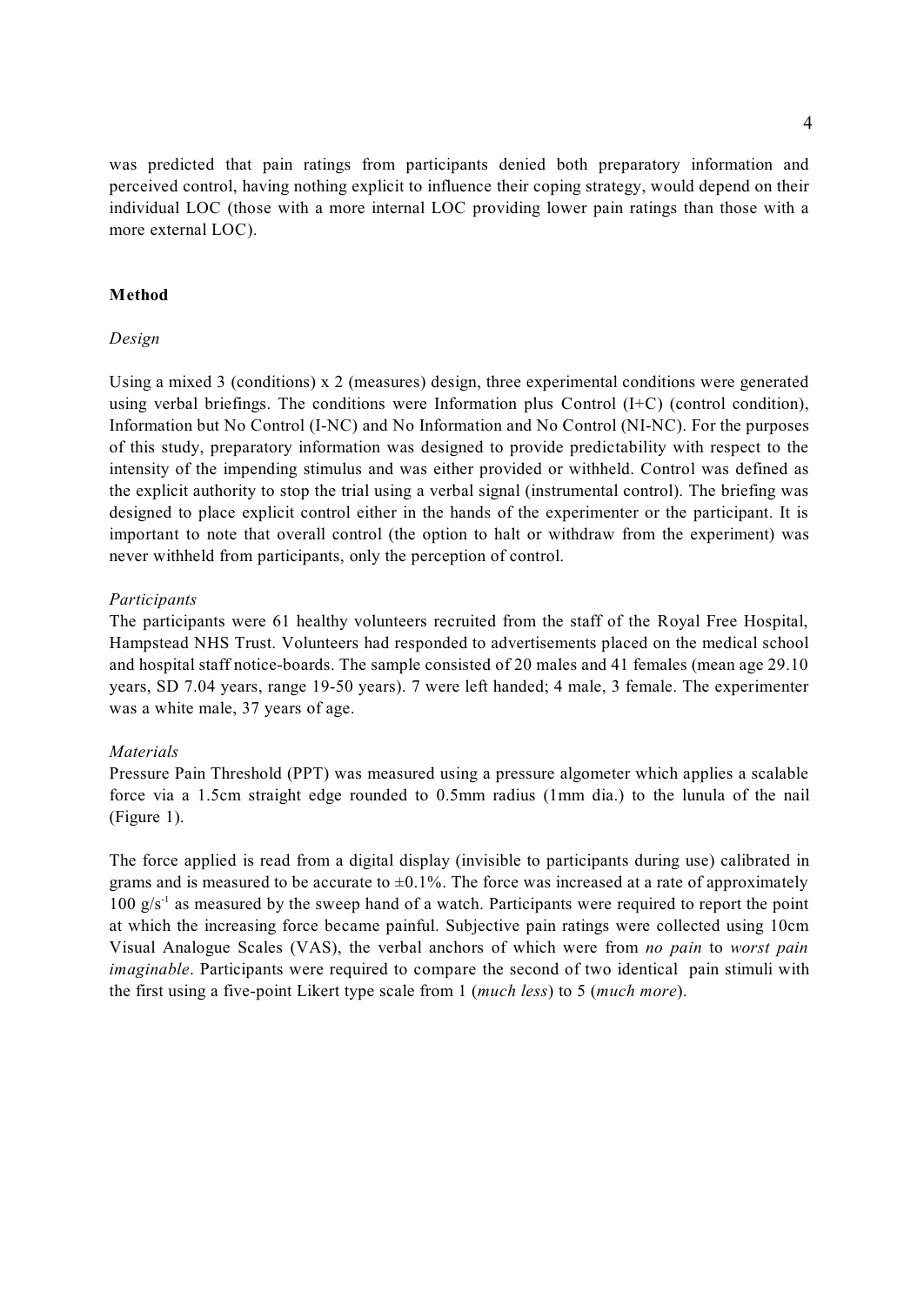

Fig. 1. The nail-bed pressure algometer, shown in start position.

## *Procedure*

Participants were allocated randomly to one of the three conditions and were tested individually. Each participant was instructed on the use of the scales and informed fully of their rights to halt the study and withdraw at any time. Participants were then given an initial verbal briefing (the same for each condition), instructing them on what would happen and how to halt the trial. After a familiarization trial using their non-dominant hand, baseline PPT (dominant hand) and VAS measures were taken, after which participants completed the Internal/External Locus of Control Questionnaire [\(Rotter, 1966\)](http://endnote+.cit).

After completing the questionnaire, participants were presented with one of three verbal briefings designed to induce the experimental conditions. The briefings were as follows:

Information + Control: "This time I'll look only at your dominant hand. Again, I'll slowly increase the pressure. As soon as you feel the pressure has become pain, say stop and I will stop. After that, you mark the scale again".

Information - No control: "This time I'll look only at your dominant hand. Again, I'll slowly increase the pressure. However, there is no point in saying stop this time. I know your pain threshold value is  $(x)$  from the first measure, so I'll take you up to that value, after which you mark the scale again".

No Information - No Control: "This time I'll only look at your dominant hand. Again, I'll slowly increase the pressure. However, there is no point in saying stop this time. I'm going to take the pressure up to a predetermined value, after which you mark the scale again".

After the briefing, participants in the I+C group simply repeated the baseline trial, halting the trial as soon as they felt the pressure had become painful. Participants in the I-NC and NI-NC groups were subjected to pressure pain stimulus identical to their original PPTs, as determined by their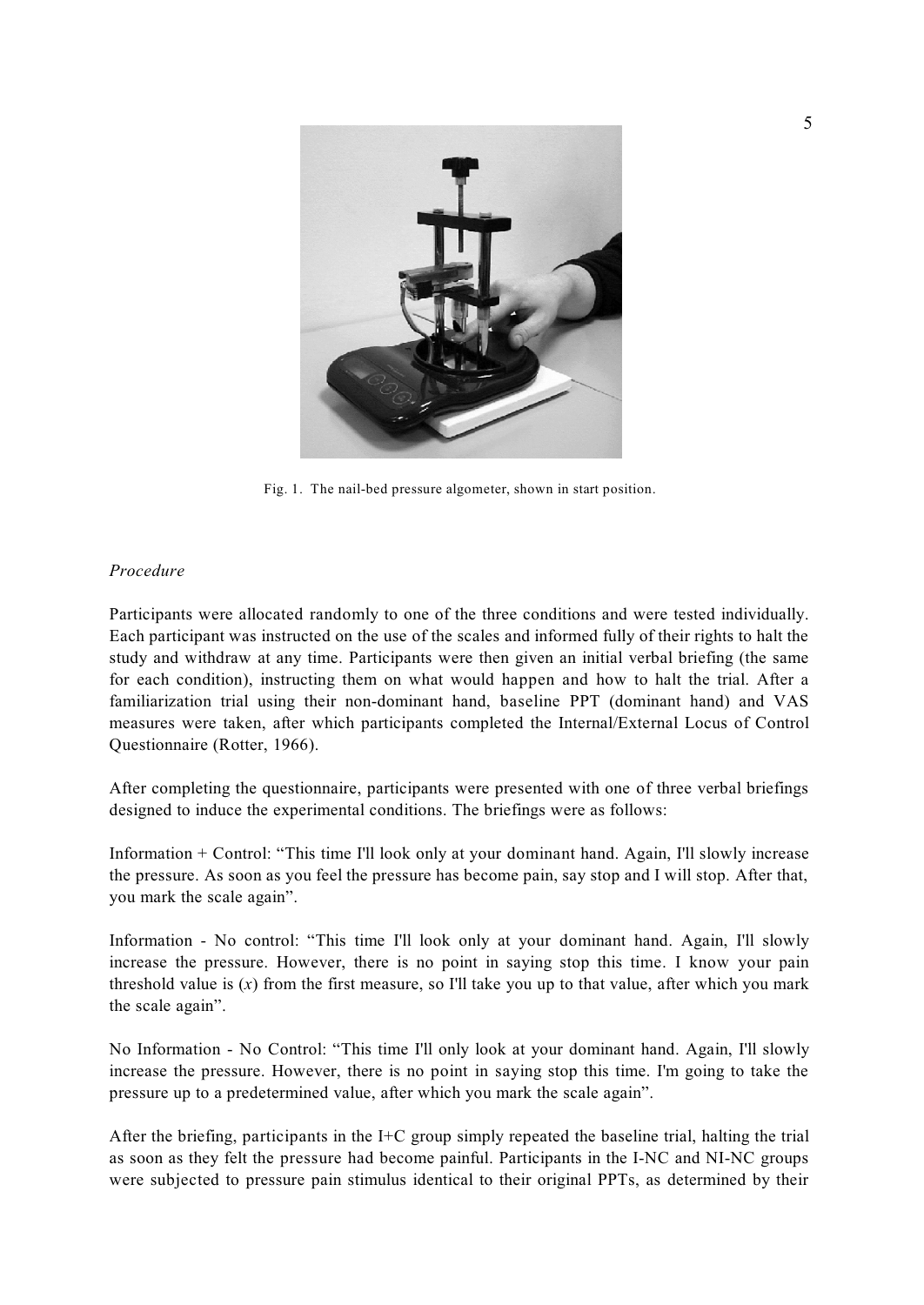baseline PPT measures. No participant in the I-NC or NI-NC groups was subjected to pain stimulus greater than that which had been determined by their baseline PPT. All participants then rated their pain using the VASs and compared their second pain experience to their first using the five-point scale.

After the trials were complete, each participant was fully debriefed. The objectives of the study were explained and it was made clear that regardless of any impressions they had formed due to the experimental pre-test briefing, the second stimulus intensity had been identical to their first, and in no case had they been subjected to stimulus intensity greater than that at which they had reported pain threshold at baseline. The manipulation was explained and participants were given the opportunity to comment on the procedure and to discuss their responses to the manipulation.

### **Results**

One participant in the NI-NC group provided unrealistically high VAS ratings for both the baseline and condition trials. As this rating constituted a statistical outlier, the VAS data from that participant were excluded from analysis.

Table 1 shows the means  $(\pm SD)$  for baseline and condition PPT and VAS responses and modes for five point scale responses comparing second trial pain level with first trial pain level. As participants were required to compare the second of two identical pain stimuli with the first, a paired sample *t*-test was used to test for a difference between the first and second PPT measures from participants in the control (I+C) condition who had explicit control to halt both trials. No difference was found  $(n = 19; t = 0.25; p = 0.81)$ , showing that, as for the experimental conditions, participants in the control condition were effectively subjected to the same stimulus intensities for both trials.

| <b>CONDITION</b>          | Baseline PPT $(g)$<br>Condition $PPT(g)$ | Baseline VAS (mm)<br>Condition VAS (mm) | Comparison Rating Scale<br>$1 = Much Less, 2 = Less, 3 = The$<br>Same, $4 = \text{More}, 5 = \text{Much More}$ |  |  |
|---------------------------|------------------------------------------|-----------------------------------------|----------------------------------------------------------------------------------------------------------------|--|--|
|                           | Mean $(SD)$                              | Mean $(SD)$                             | Mode (range)                                                                                                   |  |  |
| Information               | 1535 (552)                               | 25(19)                                  | 3(3)                                                                                                           |  |  |
| $+$ Control               | 1523 (576)                               | 22(17)                                  |                                                                                                                |  |  |
| Information               | 1510 (557)                               | 35(23)                                  | 4(3)                                                                                                           |  |  |
| No Control                | 1510 (557)                               | 37(25)                                  |                                                                                                                |  |  |
| No Information No Control | 1323 (454)                               | 34 (22)                                 | 1(3)                                                                                                           |  |  |
|                           | 1323 (454)                               | 25(24)                                  |                                                                                                                |  |  |

Table 1. Means (±SD) baseline and condition PPT values and VAS ratings, and Modes for Likert scale responses comparing the second pain experience against the first, by group.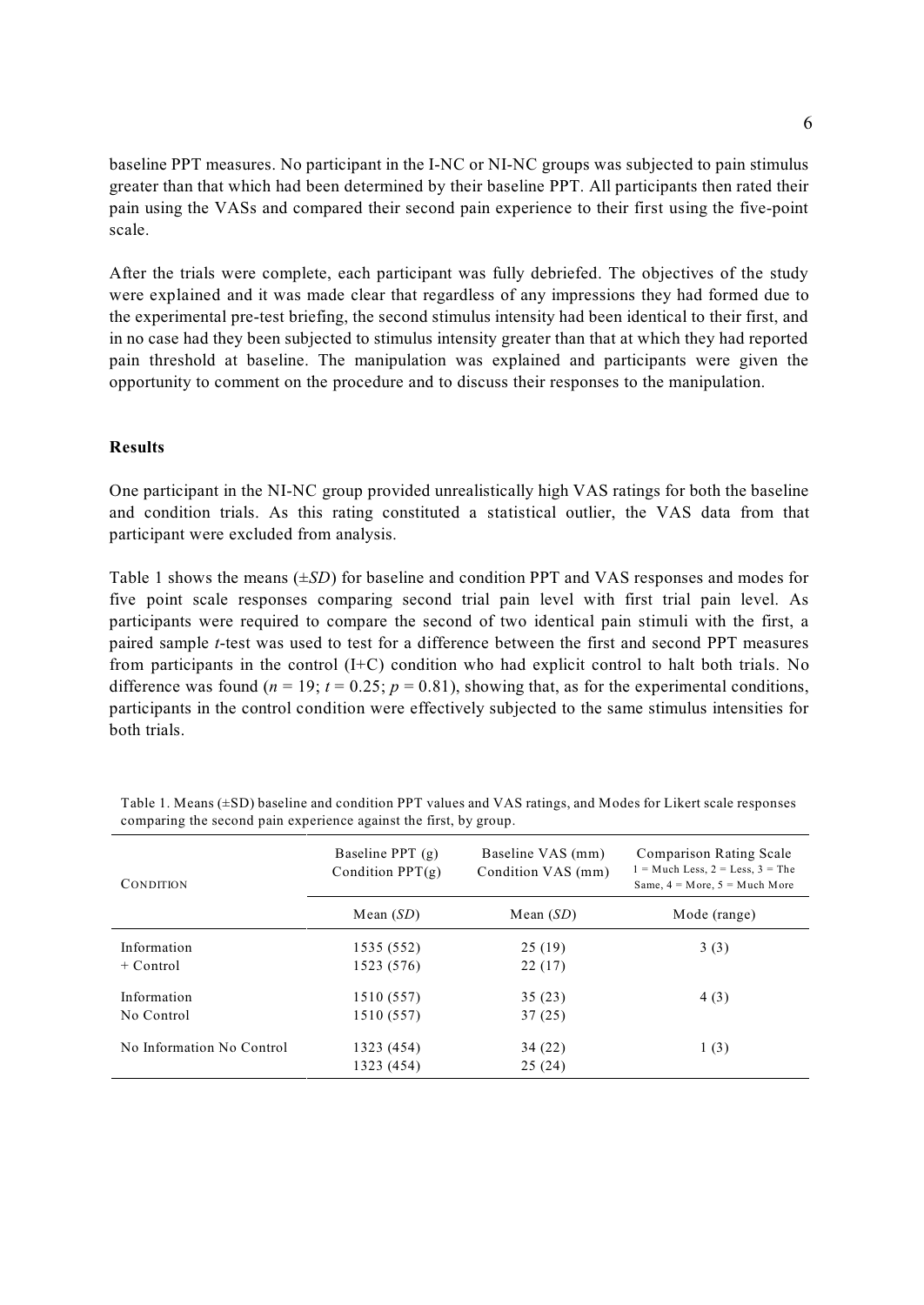



 $1 = M$  uch less  $2 =$  Less  $3 =$  The same  $4 = M$  ore  $5 = M$ uch more

Fig. 2. Distribution of Likert scale ratings comparing the condition-trial pain levels with baseline-trial pain level.

Analysis using Kruskal-Wallis *H* revealed a significant difference between conditions (see Table 2). Participants in the control group  $(I+C)$  rated the second trial the same as the first, while participants in the I-NC group rated the second trial as more painful than the first compared to the control group. Participants in the NI-NC group showed a bimodal response distribution, but the greater proportion (57.1%) rated the second trial as less or much less painful than the first compared to the control group ( $\chi^2 = 7.55$ ,  $df = 2$ ,  $p = 0.023$ ).

|  |  |  | Table 2. Mean Ranks of Likert scale responses comparing the second |  |  |
|--|--|--|--------------------------------------------------------------------|--|--|
|  |  |  | pain experience against the first, by experimental group.          |  |  |

| Condition                   | Mean rank | n  |
|-----------------------------|-----------|----|
| Information $+$ Control     | 29.03     | 19 |
| Information - No Control    | 38.9      | 21 |
| No Information - No Control | 24.88     | 21 |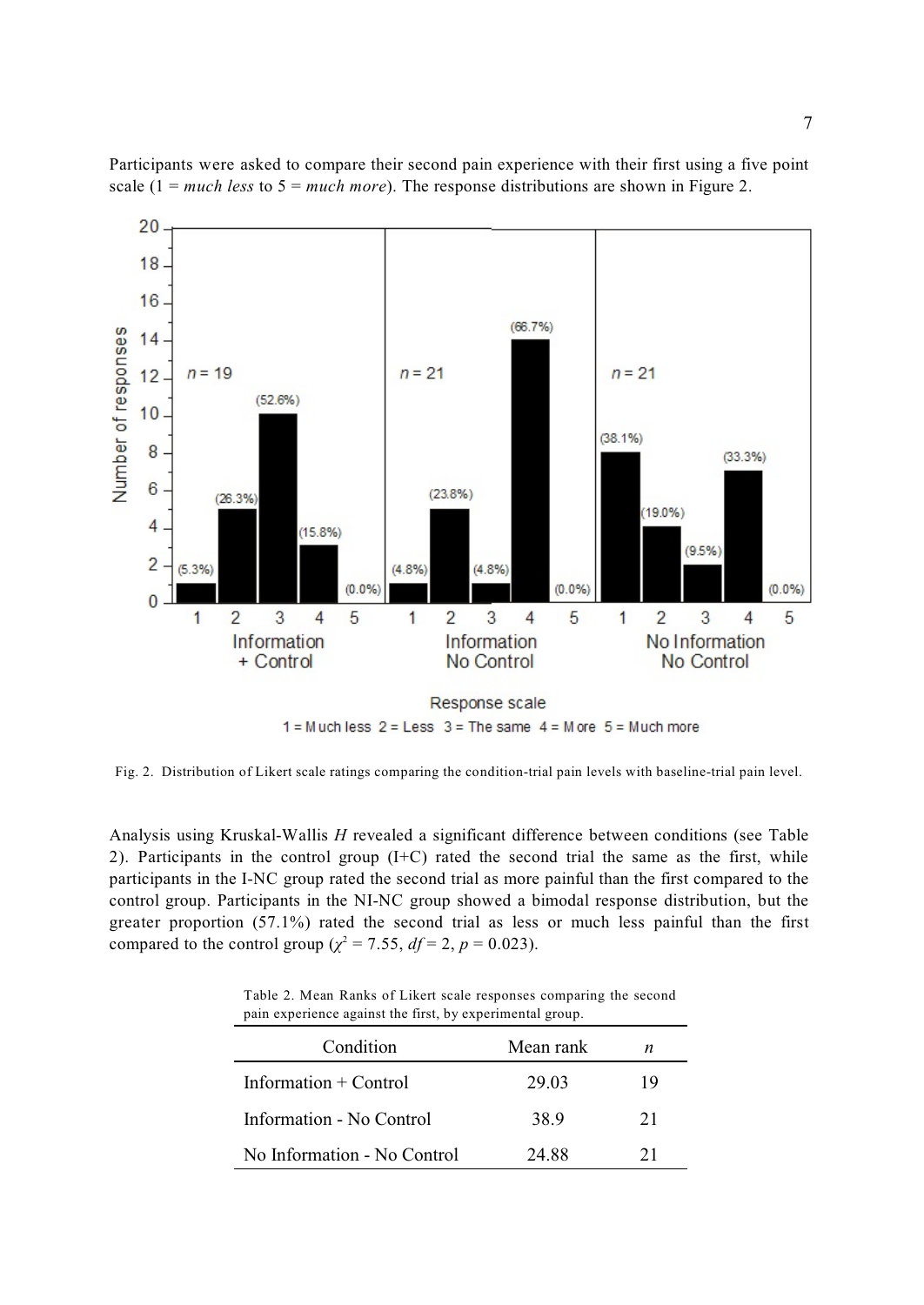Whilst there is no correlation between LOC and baseline-trial VAS pain rating for any group, Pearson product-moment correlation showed a significant correlation between LOC and conditiontrial VAS pain rating for the NI-NC group ( $n = 20$ ,  $r = 0.43$ ,  $p = 0.03$ , 1-tailed); a more internal LOC style associated with lower pain ratings, and a more external LOC style associated with higher pain ratings (Figure 3). There was no correlation between LOC and condition-trial VAS pain rating for the I+C group ( $n = 19$ ,  $r = 0.03$ ,  $p = 0.46$ , 1-tailed), nor for the I-NC group ( $n = 21$ ,  $r = 0.06$ ,  $p = 0.40$ , 1-tailed).



Fig 3. Locus of control score by condition VAS scores for the NI-NC group. Higher values for LOC indicate a more external locus of control.

#### **Discussion**

The results show that differences in a pre-procedure briefing relating to predictability and locus of perceived control significantly altered participants' perceptions of the second of two identical pain stimuli. Participants presented with both preparatory information and perceived control (I+C) reported no difference in pain sensation between trials, while participants provided with preparatory information but denied perceived control (I-NC) rated the second pain stimulus as being more painful than the first. Participants denied both perceived control and preparatory information (NI-NC) displayed a bimodal response when comparing the second pain stimulus to the first, although a greater proportion of participants (57.1%) reported it as being less or much less painful than reported it as being more painful (33%).

Whilst LOC style and baseline-trial VAS pain ratings are not correlated in any group, LOC style and condition-trial VAS pain ratings are correlated in the NI-NC group; a more internal LOC style associated with lower pain ratings and a more external LOC style associated with higher pain ratings. These correlations may explain the bimodal response distribution of comparison scale responses for the NI-NC group. Although there is no direct correlation between LOC style and comparison scale responses, there is a strong correlation between VAS pain rating and comparison scale responses.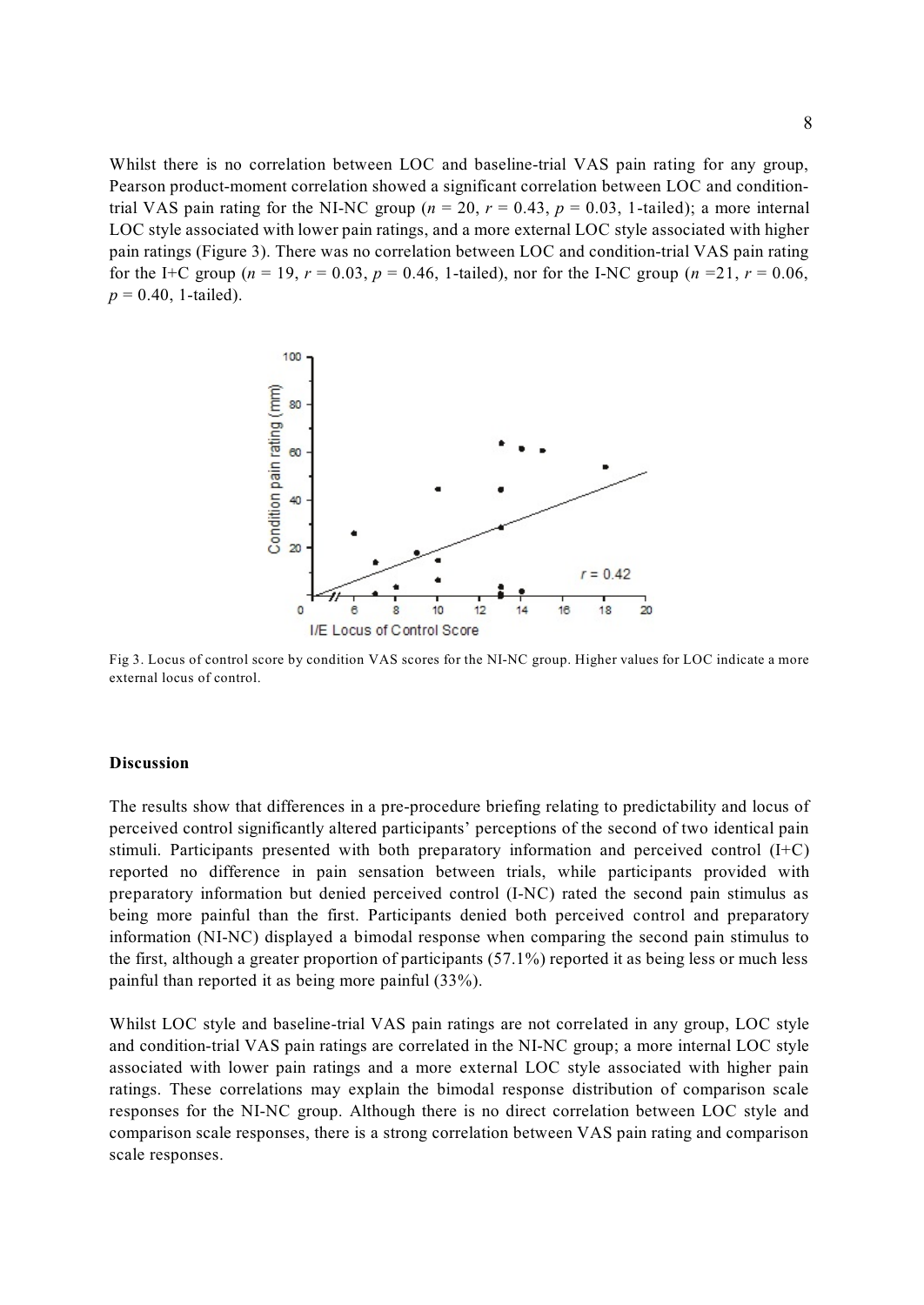The rating of the second stimulus as more painful compared to the first by participants in the I-NC group supports the suggestion that the provision of information about a potentially painful event can act as a stressor if an individual has no perceived means of influencing that event [\(Miller &](http://endnote+.cit) [Mangan, 1983; Thompson, 1981; Weisenberg et al., 1985\)](http://endnote+.cit). The absence of a correlation between LOC and condition-trial VAS pain rating for the I-NC group suggest that this effect occurs irrespective of participant's LOC style. Thus, despite LOC and self-efficacy being related [\(Rokke](http://endnote+.cit) [et al., 1991\)](http://endnote+.cit), it is reasonable to suggest that to engender a sense of self-efficacy sufficient for effective pain coping, it is not sufficient only that an individual has an internal LOC. Also required are the perceived means to influence the situation.

The rating of the second stimulus as less or much less painful than the first by most participants in the NI-NC group also supports the argument that information can act as a stressor. It shows that in a potentially painful situation over which participants were granted no explicit control, withholding preparatory information resulted in the second stimulus being rated as less painful than the first by most participants, compared to the I-NC condition in which preparatory information was given. It is worthy of note that upon debriefing, participants in the NI-NC condition expressed surprise that the second stimulus was identical to the first, and many reported spontaneously that the second stimulus had 'genuinely felt different' (less or more painful according to their experience).

Thompson [\(1981\)](http://endnote+.cit) noted that due to the diversity in the types of information used, no straightforward relationship has been found between the receipt of information about an event and the reactions to the event. However, Law et al. [\(1994\)](http://endnote+.cit), found that information in the form of stress inoculation training resulted in higher pain levels for those participants with low desire for and feelings of control. In that study and the study presented here (in which participants were denied explicit means of control), two different types of information; information on dealing with stress and information allowing predictability (respectively), have a similar effect on the perception of pain.

The correlation between LOC and condition-trial VAS pain rating for the NI-NC group suggests that participants who were provided with no information as to the impending stimulus intensity, nor any apparent way to influence it tended to respond to the pain stimulus according to their LOC style. A more internal LOC was associated with lower (though not significantly) VAS pain ratings for the second trial. This result is congruent with the evidence of a relationship between LOC and self-efficacy [\(Rokke et al., 1991\)](http://endnote+.cit), as it mirrors the result of Weisenberg et als' [\(1985\)](http://endnote+.cit) study, in which it was found (unexpectedly) that control perceived as being in the hands of the experimenter reduced the reaction to pain in participants with high self-efficacy, but increased the pain reaction in those with a low self-efficacy.

The nature of the effects of perceived control, LOC and preparatory information as shown by this study, suggests that preparatory information about a potentially painful event results in a more negative evaluation of a painful event, irrespective of LOC, when a perceived means of influencing the event is unavailable. However, in the absence of any explicit means of influencing a painful event, withholding preparatory information concerning the event results in a LOC related VAS pain rating and the perception of the second stimulus as being less or much less painful than the first by the majority of the participants.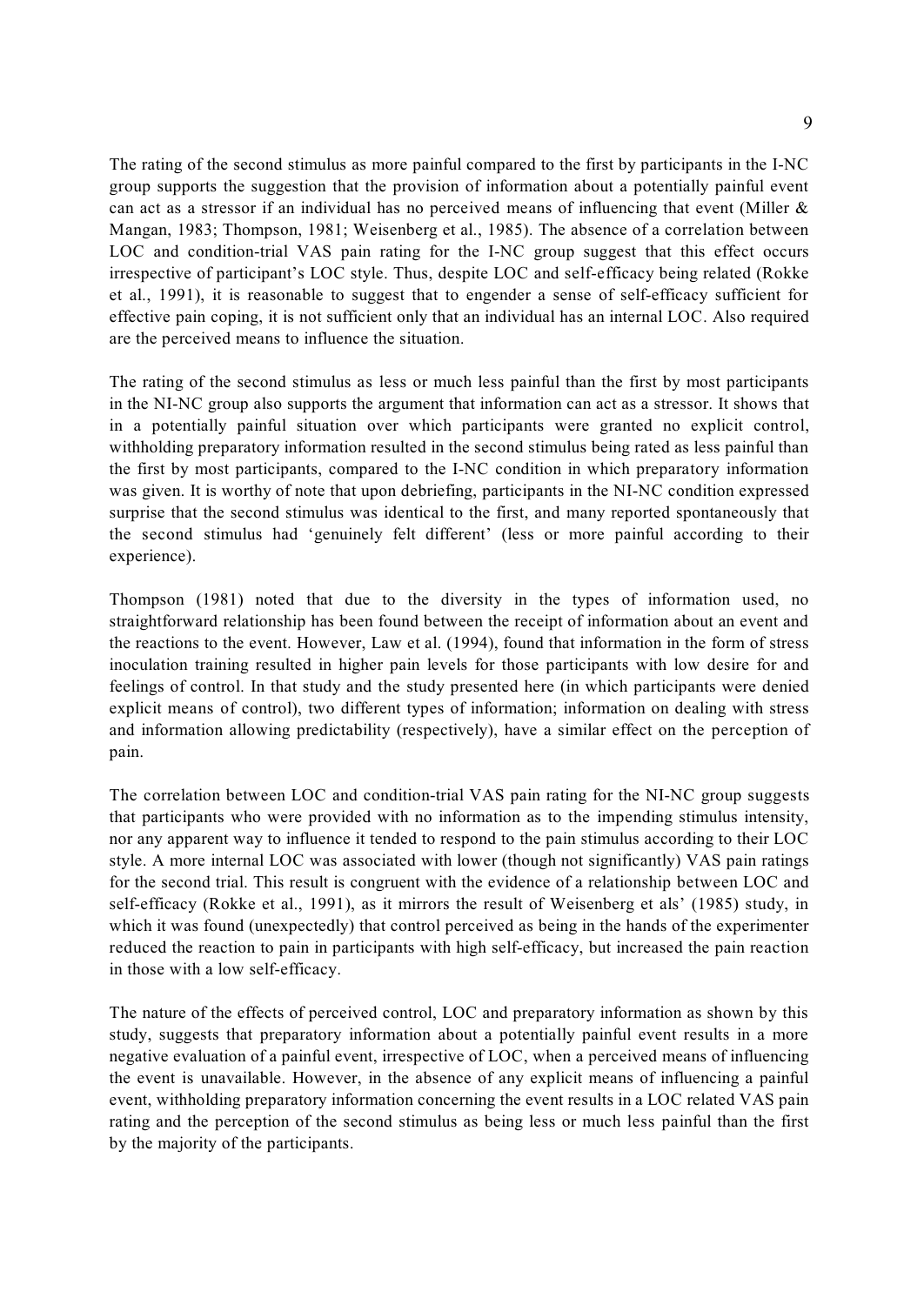Whilst the main results of this study show that differences in a pre-procedure briefing can influence significantly the subjective experience of the procedure, further research is needed to illuminate the precise nature of the influences of LOC and self-efficacy on the impact of preparatory information. In the face of correlations between LOC style and condition-trial VAS pain ratings for the NI-NC group, and the general correlation between VAS pain ratings and comparison scale responses, the absence of a significant correlation between LOC style and comparison scale responses is difficult to explain. It is suggested that more specific investigations into the precise nature of the relationship between LOC style and self-efficacy and their influence on the impact of preparatory information on the perception of painful procedures are required. Further, post trial probing would be necessary in order to assess the amount (or changes in level) of control participants felt in response to the manipulation.

The results of this study are relevant to the clinical situation, in which patients are entitled to as much information as is available. As suggested by Miller and Mangan [\(1983\)](http://endnote+.cit) although the right to information is laudable, it is possible to predict circumstances in which there is a conflict between the rights of the patient to full disclosure of information and the duty of the clinician to minimize patient distress. As shown by the study presented here, the provision of information about an event can exacerbate the experience of an acutely painful stimulus if not presented concomitant with some means of influencing that event. Whilst it would probably benefit patients to ensure that the provision of information was consonant with their coping style, providing information only to those who utilize an information seeking coping strategy (i.e. those who request it), in reality it would not be practical to assess the coping style of every patient about to undergo an acutely painful procedure. Moreover, in cases requiring informed consent from the patient, it is an obvious requisite that all relevant information is presented.

As noted previously, people admitted to hospital or undergoing medical examination tend to adopt the 'patient role' which includes loss of control and a reduction in self-efficacy [\(Pickering &](http://endnote+.cit) [Friedman, 1991; Pitts, 1993b; Taylor, 1979\)](http://endnote+.cit) and that the adoption of the patient role is often facilitated by the language used by clinical staff [\(Pitts, 1993a\)](http://endnote+.cit). This study has shown that the use of language in such a way so as to deny, or at least to imply the absence of a perceived means of control, has a significant negative impact on the perception of an acutely painful procedure.

It has been noted that effective pain control often involves altering the cognitive and motivational components of pain [\(Weisenberg, 1989; 1998\).](http://endnote+.cit) Generating the perception of control may change the patients' perception of an event, from one that is potentially unendurable, to one that is manageable [\(Thompson, 1981\)](http://endnote+.cit). Further, as previously stated, control does not have to actually be provided, it simply needs to be perceived to be available. It is suggested therefore (as withholding information is out of the question), that promoting the perception of control by encouraging the patient in a participant role could help avoid the conflict predicted by Miller and Mangan [\(1983\)](http://endnote+.cit). It has been noted that shared control is conducive to the best relations between patients and health care professionals [\(Skevington, 1995\)](http://endnote+.cit). The results of this study suggest that developing the perception of control within patents would help also in preventing the information that health care professionals are obliged to provide from acting as a further stressor, allowing it instead to be perceived as an empowering component in coping with painful procedures.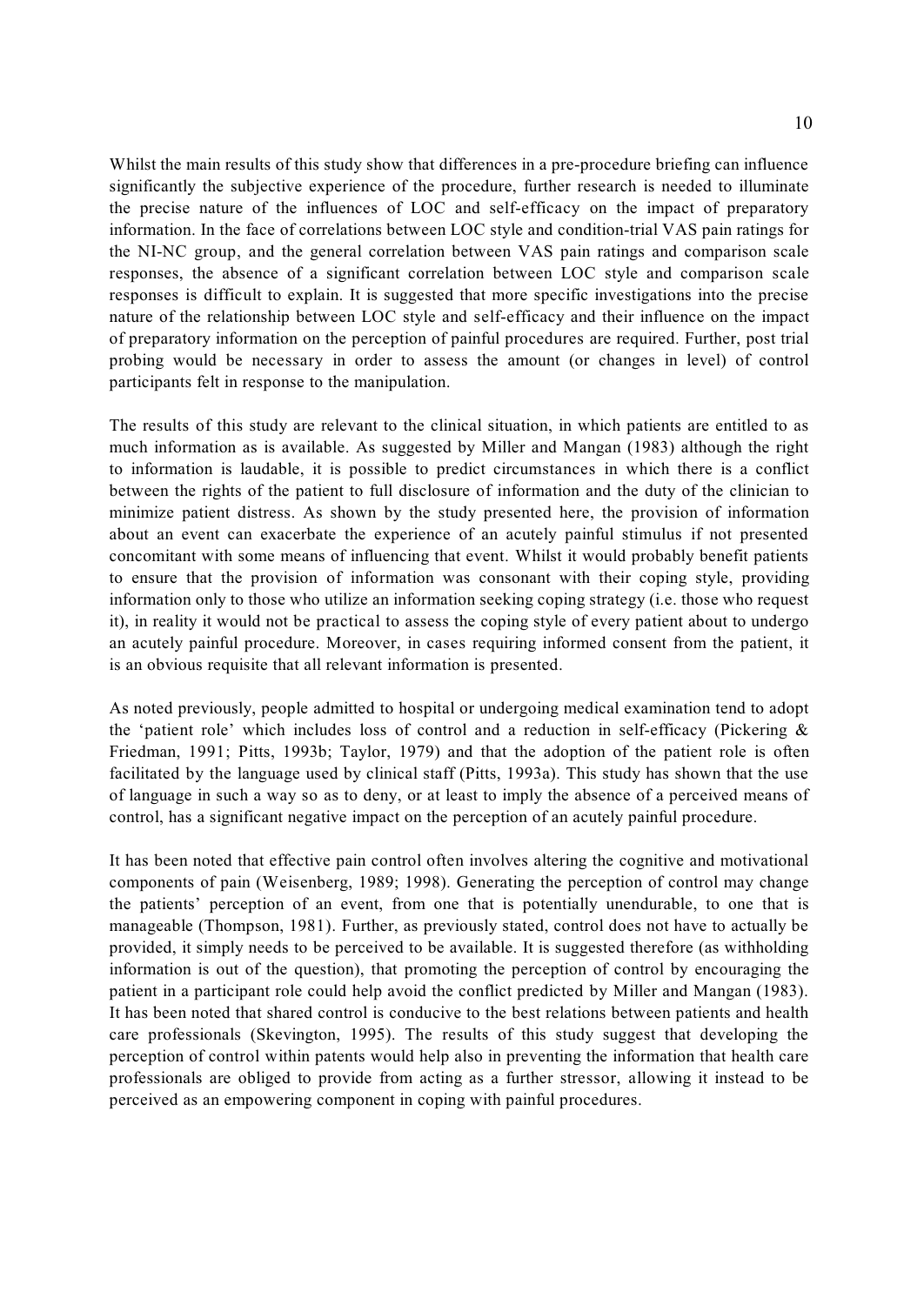#### **Acknowledgements:**

We are grateful to Dr. Pegg. Chairman of the Ethics Committee for The Royal Free Hospital, London, for agreeing to this project, and to Dr. Áine Burns. Senior Consultant, Renal Transplant Unit, The Royal Free Hospital, London, for her support.

### **References**

- [Bates, M. S., & Rankin Hill, L. \(1994\). Control, culture and](http://endnote+.bib) chronic pain. *Social Science and Medicine, 39* (5), 629- [645.](http://endnote+.bib)
- [Chapman, C. R., & Turner, J. A. \(1986\). Psychological](http://endnote+.bib) control of acute pain in medical settings. *Journal of Pain and [Symptom Management, 1](http://endnote+.bib)* (1), 9-20.
- Craig, K. D., & Best, A. J. (1977). Perceived control over pain: individual [differences and situational determinants.](http://endnote+.bib) *Pain, 3* [\(2\), 127-135.](http://endnote+.bib)
- Crisson, J. E., & Keefe, F. J. (1988). The relationship of locus of control to pain [coping strategies and psychological](http://endnote+.bib) [distress in chronic pain patients.](http://endnote+.bib) *Pain, 35* (2), 147-154.
- Harkapaa, K., Jarvikoski, [A., Mellin, G., Hurri, H., & Luoma, J. \(1991\). Health locus of control beliefs and](http://endnote+.bib) [psychological distress as predictors for treatment outcome in low-back pain patients: results of a 3-month](http://endnote+.bib) [follow-up of a controlled intervention study.](http://endnote+.bib) *Pain, 46* (1), 35-41.
- [Law, A., Logan, H., & Baron, R. S. \(1994\). Desire for control, felt control,](http://endnote+.bib) and stress inoculation training during dental treatment. *[Journal of Personality and Social Psychology, 67](http://endnote+.bib)* (5), 926-936.
- [Lefcourt, H. M. \(1980\). Personality and locus of control. In J. Garber & M.](http://endnote+.bib) E. P. Seligman (Eds.), *Human helplessness: Theory and applications* [\(pp. 245-259\). New York: Academic Press.](http://endnote+.bib)
- [Leventhal, H., Brown, D., Shacham, S., & Engquist, G. \(1979\). Effects of preparatory](http://endnote+.bib) information about sensations, [threat of pain, and attention on cold pressor distress.](http://endnote+.bib) *Journal of Personality and Social Psychology, 37* (5), [688-714.](http://endnote+.bib)
- [Litt, M. D. \(1988\). Self-efficacy](http://endnote+.bib) and perceived control: cognitive mediators of pain tolerance. *Journal of Personality [and Social Psychology, 54](http://endnote+.bib)* (1), 149-160.
- [Miller, S. M. \(1979\). Controllability and human stress: Method, evidence and theory.](http://endnote+.bib) *Behaviour Research and [Therapy, 17](http://endnote+.bib)*, 287-304.
- Miller, S. M. (1980). Why [having control reduces stress: If I can stop the roller coaster, I don't want to get off. In J.](http://endnote+.bib) Garber & M. E. P. Seligman (Eds.), *[Human helplessness: Theory and applications](http://endnote+.bib)* (pp. 71-95). New York: [Academic Press.](http://endnote+.bib)
- Miller, S. M., & Mangan, C. E. (1983). Interacting effects of [information and coping style in adapting to gynecologic](http://endnote+.bib) stress: should the doctor tell all? *[Journal of Personality and Social Psychology, 45](http://endnote+.bib)* (1), 223-236.
- [Pickering, T. G., & Friedman, R. \(1991\). The white coat effect: A neglected role for behavioral factors in](http://endnote+.bib) hypertension. In P. M. McCabe & N. Schneiderman (Eds.), *[Stress, Coping and Disease](http://endnote+.bib)* (pp. 35-49). USA: [Lawrence Earlbaum Associates.](http://endnote+.bib)
- [Pitts, M. \(1993a\). The experience of treatment. In M. Pitts & K. Phillips \(Eds.\),](http://endnote+.bib) *The Psychology of Health* (pp. 64- [74\). London: New York: Routledge.](http://endnote+.bib)
- Pitts, M. (1993b). The medical consultation. In M. Pitts & K. Phillips (Eds.), *[The Psychology of Health](http://endnote+.bib)* (pp. 49-63). [London: New York: Routledge.](http://endnote+.bib)
- Reynaert, C., Janne, P., Delire, V., [Pirard, M., Randour, P., Collard, E., Installe, E., Coche, E., & Cassiers, L. \(1995\).](http://endnote+.bib) [To control or to be controlled? From health locus of](http://endnote+.bib) control to morphine control during patient-controlled analgesia. *[Psychotherapy and Psychosomatics, 64](http://endnote+.bib)* (2), 74-81.
- Rokke, P. D., Al Absi, M., Lall, [R., & Oswald, K. \(1991\). When does a choice of coping strategies help? The](http://endnote+.bib) [interaction of choice and locus of control.](http://endnote+.bib) *Journal of Behavioral Medicine, 14* (5), 491-504.
- [Roome, P., & Humphrey, M. \(1992\). Personality factors in analgesic usage.](http://endnote+.bib) *Stress Medicine, 8*, 237-240.
- [Rotter, J. B. \(1966\). Generalized expectancies for internal versus external control of reinforcement.](http://endnote+.bib) *Psychological [Monogram, 80](http://endnote+.bib)* (1), 1-28.
- Skevington, S. M. (1995). *Psychology of Pain*[. Chichester: John Wiley & Sons.](http://endnote+.bib)
- [Taylor, S. E. \(1979\). Hospital Patient Behaviour: Reactance, Helplessness or Control?](http://endnote+.bib) *Journal of Social Issues, 35* [\(1\), 156-184.](http://endnote+.bib)